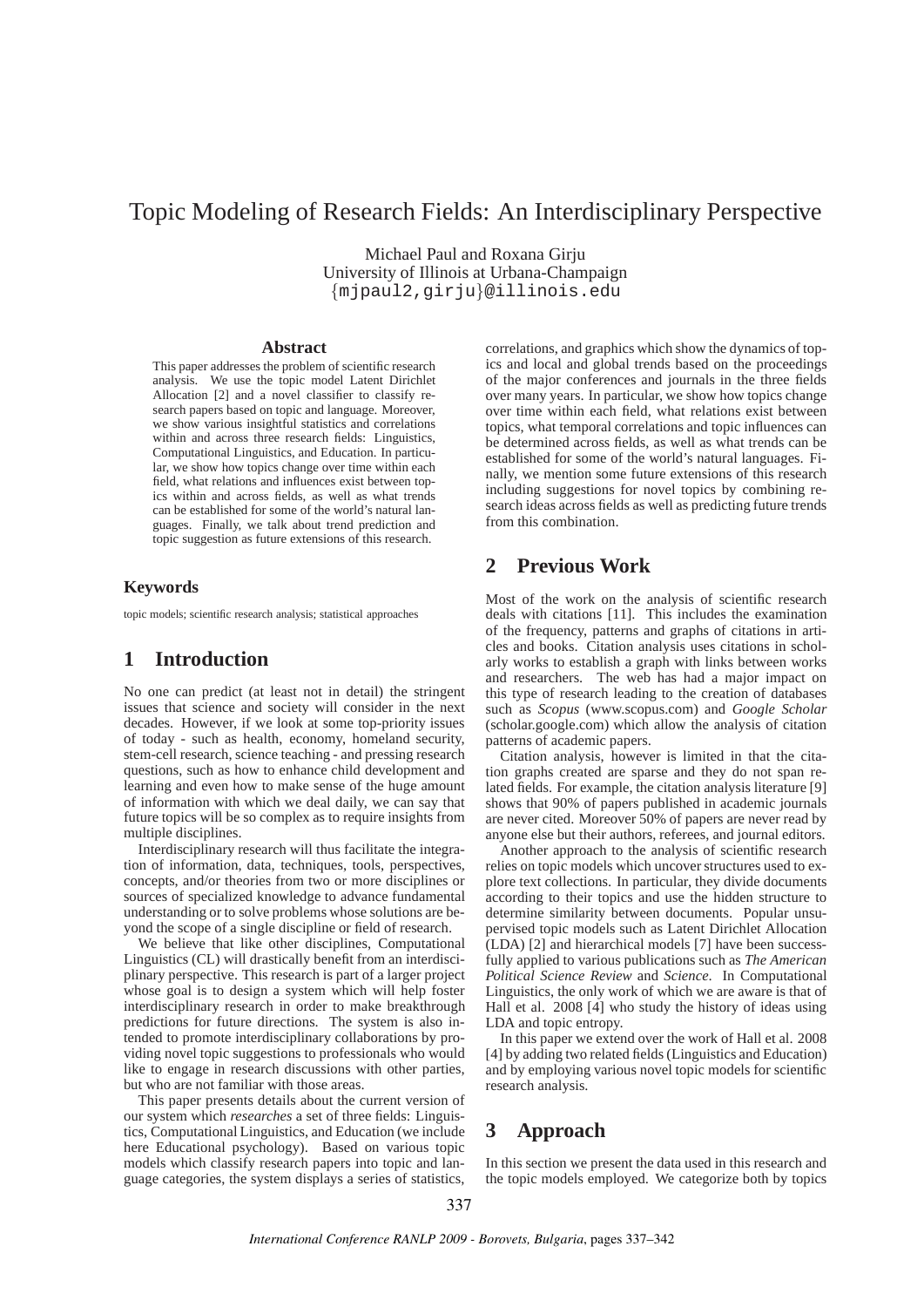| Field       | Venue                     | Number of | Year    |
|-------------|---------------------------|-----------|---------|
|             |                           | documents | range   |
| LING        | Language                  | 1031      | 78-08   |
| <b>LING</b> | Linguistics, Journal of   | 152       | $97-08$ |
| <b>LING</b> | Linguistic Inquiry        | 338       | 98-08   |
| LING        | Ling. & Philosophy        | 652       | 77-08   |
| CL.         | ACL                       | 1826      | 79-08   |
| CL.         | EACL                      | 517       | 83-06   |
| CL.         | NAACL.                    | 543       | $01-07$ |
| CL.         | Applied NLP               | 262       | $83-00$ |
| CL.         | <b>COLING</b>             | 1549      | $63-$   |
| EDU         | Education, Journal of     | 491       | $75-06$ |
| EDU         | <b>Educational Psych.</b> | 1116      | 90-08   |

**Table 1:** *This table presents the number of documents per field and publication venue. CL stands for Computational Linguistics, LING - Linguistics, EDU - Education.*

and by language.

#### **3.1 The Data**

Our corpus consists of approximately 4,700 papers (1965- 2008) from the ACL Anthology [1], 2,300 papers from Linguistics journals (1977-2008), and 1,700 papers from Education journals (1975-2008). The exact distribution is shown in Table 1. To best represent each field, we chose top journals (Linguistics and Education) and conferences (CL) that have broad topic coverage of their respective fields. The papers were obtained from library and publisher websites. Only titles and abstracts were freely (and electronically) available for papers in the Linguistics and Education journals.

### **3.2 Modeling the Research Fields**

#### **3.2.1 Modeling Linguistics**

Some, albeit only a small fraction, of the Linguistics papers were already categorized (with overlap) in their original publications. Specifically, *Language*, *Journal of Linguistics*, and *Linguistic Inquiry* provided 320 labels for 190 of these papers. Moreover, we manually labeled an additional 147 papers with 185 labels to increase coverage and to create more training data for underrepresented categories. We labeled these papers with categories from the original set as well as new topics that were missing, such as *typology, pragmatics*, and *metaphor*. In the end, there were 86 distinct categorization topics. Of the remaining 2,149 unlabeled papers, we had abstracts for 281, and only titles for the rest. The small training set and document lengths make this a difficult classification problem. To begin, we constructed a basic Naïve Bayes classifier that assigns each document  $D$  a probability of belonging to each category  $c_j$ , defined as

$$
P(c_j|D) = P(c_j) \prod_{f_i \in F_D} (P(f_i|c_j))
$$
 (1)

where  $F_D$  is the feature set of document D. The feature space consists of both words from the text, titles and abstracts of documents as well as the bigrams from these strings. Bigrams are useful here – for example, the word "languages" is not so informative, but the phrases "languages in" and "languages of" indicate discussion of languages in a certain region or family, and thus should tilt toward the *language documentation* and *typology* categories.

Since some categories are significantly under-labeled, instead of defining  $P(c_i)$  as the observed probability, we assume that the categories have a uniform distribution. The probability of a feature given a class is estimated using Laplace smoothing [10]:

$$
P(f_i|c_j) = \frac{n_i + 1}{n + |F|}
$$
 (2)

where  $n_i$  is the number of examples labeled  $c_j$  that have  $f_i$  as an active feature, n is the number of unique active features among all examples labeled  $c_j$ , and F is the feature set.

We want to allow a paper to be placed into multiple categories, or none, if it does not match any category. For such an any-of classification task, one would typically create a binary classifier for each class and determine membership in each class individually [8]. We do not do this here because papers were labeled with some but not all of the categories they might belong to, so we cannot assume that the absence of a label implies that a document can be used as a negative example for membership to a class.

Instead, we label a paper with some subset of categories in which  $P(c_i | D)$  is significantly greater than the others. To do this, we first perform z-score normalization on the probabilities [5]. The z-score of a value p is defined as  $\frac{p-\bar{P}}{\sigma}$ , where  $\bar{P}$  is the average over each  $p_j$  and  $\sigma$  is the standard deviation.

We then say that a paper  $D$  belongs to all categories such that the z-score of  $P(c_j | D)$  is above some threshold. This means that the probability assigned to the category is greater than the average by some distance relative to the standard deviation of the probability values.

In an attempt to strengthen the training data, we took a semi-supervised approach and added to the training set documents that were labeled with a probability above a constant confidence threshold. This process was iteratively repeated until no new examples were added to the training set.

For an estimate of this classifier's performance, we performed 10-fold cross validation. Table 2 shows however that its initial performance was not good enough to make accurate observations.

We improved over this approach employing a model proposed by Zelik & Hirsh 2000 [12]. The idea is to use an unlabeled corpus of background knowledge to match unlabeled examples with labeled examples. Thus, if a labeled document A is similar to some document W in the background corpus and an unlabeled document B is similar to the same document W, then perhaps B should have the same label as A. This method is particularly useful when the training set is very small and when the strings to classify are short.

To create our background corpus, we grabbed the Wikipedia articles categorized under *Linguistics*, truncating the documents down to the main content part and removing the HTML tags. Each article is represented as a vector of the tf-idf measures of the words in its text, with log term frequencies and  $IDF(t) = log(\frac{|d|}{|d_t|}).$ 

The same tf-idf representation is used for our labeled and unlabeled research papers. The cosine measure is used to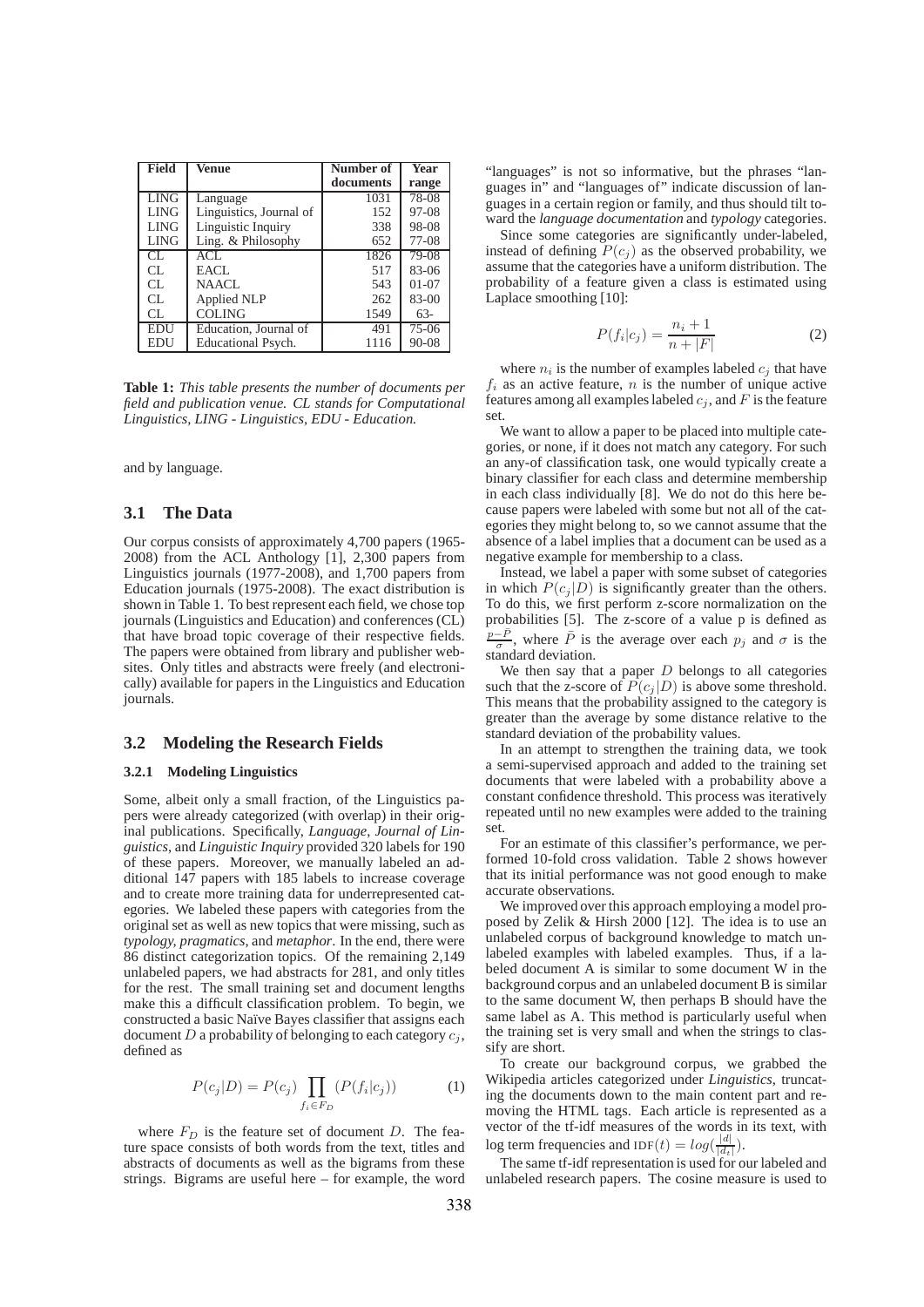calculate the similarity  $sim(D_i, W_j)$  between a paper and a Wikipedia article. Let  $v_{D,c}$  be the score assigned to a document  $D$  for a category  $c$  based on this matching through Wikipedia. We define this as

$$
v_{D,c} = \sum_{A_i \in W_D} \sum_{L_j \in X_{Ai}} I(c \in L_j) sim(L_j, A_i)^2 sim(A_i, D)
$$
\n(3)

where  $W_D$  is the set of Wikipedia articles that are similar to D above a threshold cosine score  $\lambda_c$ ,  $X_{Ai}$  is the set of labeled papers with similarity scores to an article  $A_i$  greater than  $\lambda_c$ , and I is the indicator function.  $\lambda_c$  is defined as some constant  $k$  standard deviations above the mean similarity measurement between a category c and each article. This assigns a larger  $v$  to the categories with the highest similarity to the Wikipedia articles which are highly similar to  $D$  (the paper we are attempting to label).

We can now classify a document by augmenting the original Naïve Bayes probability  $P(c|D)$  with this new v score as follows.

During testing, we noticed that  $P(c|D)$  was a more accurate weight than  $v_{D,c}$  (or vice versa) for certain categories. For example, Naïve Bayes alone could correctly label a paper as *historical linguistics* in the presence of a word such as "history", but matching through Wikipedia would usually point the classifier to an irrelevant class.

To compensate for this problem, we introduce a bias factor  $\alpha$ , defined as the mean value of  $P(c|D)$  or  $v_{D,c}$  for each document  $D$  in the training set that is labeled as  $c$ , where both  $P(c|D)$  and  $v_{D,c}$  have been normalized to the same range. We calculate  $\alpha$  values during a run of the crossvalidation test, then rerun the classifier with these values.

Finally, to label a document, we assign each document a weight toward a class c, defined as

$$
w_{D,c} = log(1 + (frac_{P_{C}}(P(c|D))) + log(1 + (frac_{c}w_{c}v_{D,c}))
$$
\n(4)

where  $frac_{Z,c} = \frac{\alpha_{Z,c}}{\alpha_{NB,c} + \alpha_{W,c}}$ .

frac distributes the weights between the methods (Naïve Bayes or Wikipedia matching) according to how they usually perform on the class  $c$ .

 $w_{D,c}$  increases with the size of class c, so we adjust the confidence threshold according to this. Then, a paper  $D$  is labeled as the category  $c$  if the z-score of  $w_{D,c}$  is above the variable threshold  $\delta_c$ , which is defined as the prior probability  $P(c)$  normalized to fit the range  $[\delta_L, \delta_U]$  for some constant lower/upper threshold bounds.

This classification performance is listed in Table 2 (Combined NB + Wikipedia). This performance is actually slightly worse than the semi-supervised Naïve Bayes classifier. However, it was able to correctly classify papers that Naïve Bayes could not.

We then took an additional step of semi-supervision and extracted the top results (with a score above some threshold) of our combined Na¨ıve Bayes with Wikipedia classifier and added them to the training set. We re-ran our original semi-supervised Naïve Bayes classifier with this new training set to get our final results (last row in Table 2).

#### **3.2.2 Modeling Computational Linguistics**

Most of the papers in the ACL Anthology are not categorized, so unsupervised methods were needed to label them.

| Model                     |      |      |      |
|---------------------------|------|------|------|
| Supervised NB             | 0.59 | 0.68 | 0.63 |
| Semi-supervised NB        | 0.89 | 0.68 | 0.77 |
| Combined $NB + Wikipedia$ | 0.85 | 0.67 | 0.75 |
| Semi-super. w/ new labels | 0.91 | 0.78 | 0.84 |

**Table 2:** *Classification performance for the Linguistics data. NB stands for Na¨ıve Bayes.*

We chose to use the generative model Latent Dirichlet Allocation [2], which represents documents as random mixtures over latent topics, where each topic is characterized by a multinomial distribution of words.

After removing a standard list of stop words, we ran LDA to induce 100 topics on the text of the papers and saved 72 topics that were relevant. A sample of these topics is shown in Table 3.

#### **3.2.3 Modeling Education**

We used a similar process for the field of Education. We ran LDA on the Education papers using the words from the titles and abstracts, as the full text was not available. We used these data to induce 30 topics and chose 18 that were relevant. Two of these 18 topics were specifically relevant to language – *reading/language comprehension* and *reading/language instruction*. We repeated the LDA process on this subset of language-related papers and grouped them into 8 additional topics. Samples of these topics are shown in Table 3.

#### **3.3 Categorizing by Language**

In addition to labeling papers by topic, we noted which languages were discussed in papers. Thus, we simply labeled a paper with the languages that appear in its text above a certain frequency threshold. Intuitively, this should work except for a few cases and with a few languages. English, for example, is not always explicitly mentioned in papers that focus on English, and Greek returns false positives in Education because of Greek culture studies. Otherwise, empirically this works quite well – if a language is mentioned at least a few times in a paper, then we would like this paper to be labeled as such.

# **4 Data Analysis**

In the following subsections we present insightful observations on the data classification and discuss potential trends.

### **4.1 Changes Over Time**

To measure a topic's prominence over time, we look at the fraction of papers within that topic dated in a given year out of all papers from that year. We perform least squares linear regression on the temporal data points for each topic to see if and by how much a topic has a general upward/downward trend.

Within Computational Linguistics, our findings are similar to those presented by Hall et al. 2008 [4]. Thus, *text classification* has the largest upward trend. *Natural language interfaces* and *speech act interpretation* are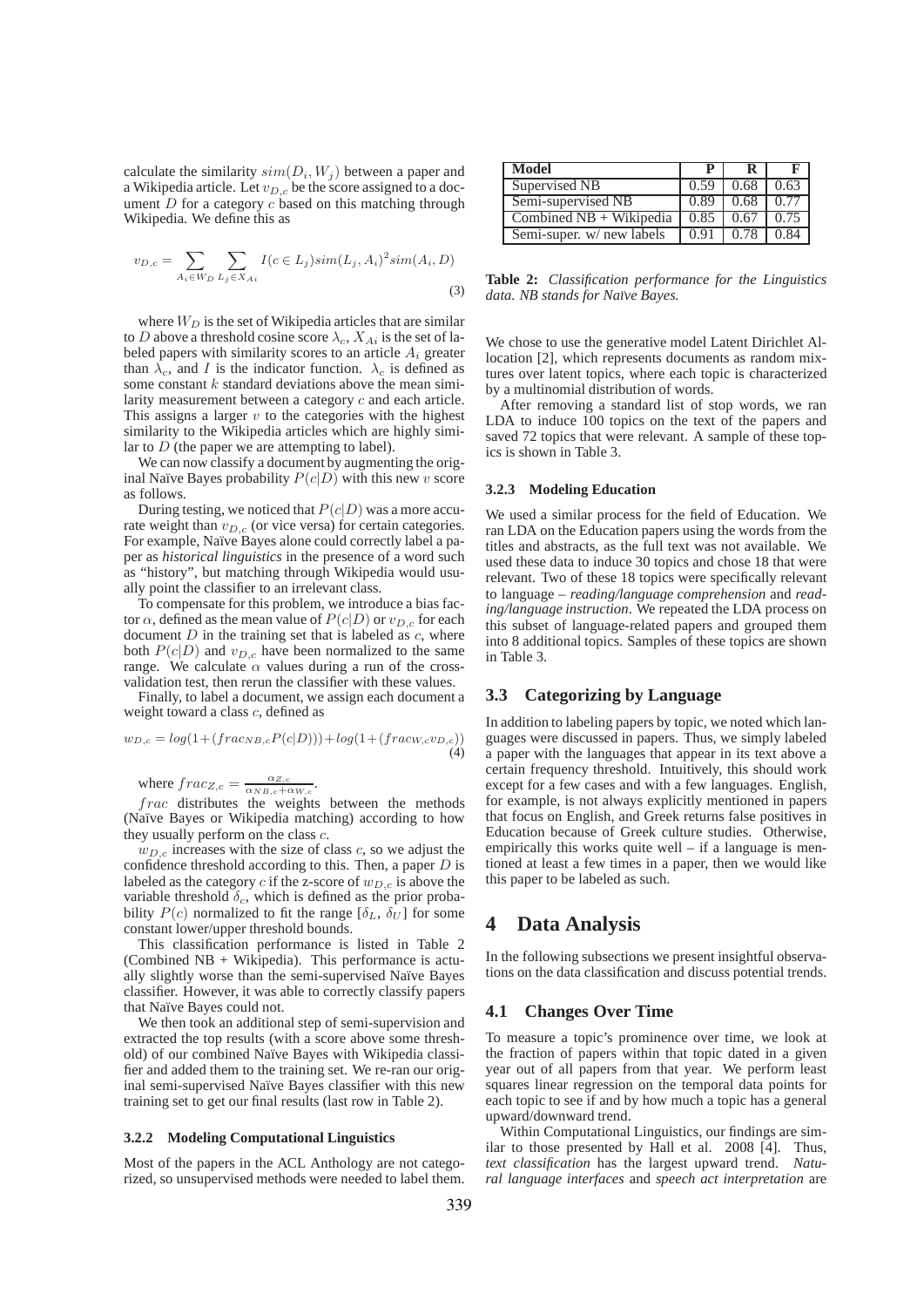| <b>Topic</b>                     | <b>Keywords</b>                                                                |  |  |  |
|----------------------------------|--------------------------------------------------------------------------------|--|--|--|
| Linguistics                      |                                                                                |  |  |  |
| Pragmatics                       | pragmatics attitudes meaning semantics pragmatic inference communication       |  |  |  |
| Prosody                          | accent intonation initial prosodic prosody contour fall stress phonological    |  |  |  |
| Psycholinguistics                | mental psychological language processing psychology representations triggers   |  |  |  |
| Quantifiers                      | quantifier quantification quantifiers existential scope generalized polyadic   |  |  |  |
| Semantics                        | semantic semantics meaning lexical content pragmatics meanings conceptual      |  |  |  |
| <b>Computational Linguistics</b> |                                                                                |  |  |  |
| Morphology                       | morphological word morphology lexical level forms form lexicon stem words      |  |  |  |
| <b>MT</b> Evaluation             | evaluation score human scores sentence automatic quality reference metrics     |  |  |  |
| Multimodal NLP                   | multimodal speech gesture user language input figure spoken based systems      |  |  |  |
| <b>Named Entities</b>            | entity names named entities ne information person location muc extraction      |  |  |  |
| <b>Optimality Theory</b>         | constraints constraint dominance theory language phonological structure stress |  |  |  |
| <b>Education</b>                 |                                                                                |  |  |  |
| Race/Ethnicity Issues            | american students african teachers ethnic minority stereotypes Educational     |  |  |  |
| Reading Instruction              | reading children phonological instruction awareness grade spelling skills      |  |  |  |
| Reading Comprehension            | reading language comprehension english children vocabulary word readers        |  |  |  |
| Self Concept/Efficacy            | self concept efficacy academic model relations skill domain ability            |  |  |  |
| <b>Teaching Effectiveness</b>    | learning multimedia students evaluations teaching effectiveness factor         |  |  |  |

**Table 3:** *Slice of topics and their top keywords in Linguistics, Computational Linguistics, and Education.*

among the strongest-declining topics. In general, *formal semantics* and similar theoretical topics have taken a nosedive since the 1980s, while *statistical/probabilistic methods* have strongly increased. Within the area of *semantics*, there are some topics on the rise, such as *word sense disambiguation*, *semantic role labeling*, and *event/temporal semantics*.

In Linguistics, no topic showed a strong rise in prominence, at least not among topics that were large enough to give accurate trends over time. For the most part, topics fluctuate year-to-year, but do not have an overall trend. There were, however some topics with a noticeable decline. Thus, an interesting observation is that while in Computational Linguistics *formal semantics* took a significant plunge, it has declined less dramatically in the field of Linguistics while still remaining relatively prominent (see Table 1). The statistics indicate that *language documentation, historical linguistics*, and *pragmatics* show the most marked decline in Linguistics. *Discourse* shows a sudden decline in the late 1990s – to compare, *discourse segmentation* has a steady rise in CL, but *discourse Centering Theory* has a steady decline. Interestingly, the prevalence of computational Linguistics papers in the linguistics journals peaked in the late-80s and early-90s and has since declined. Moreover, *language acquisition* has declined in the Linguistics field in the past decade, whereas it has risen in the Education field in the same time period.

*Morphology, prosody*, and *quantifiers* have a steady decline in CL, whereas they stayed fairly consistent (but small) in Linguistics.

In Education, there is a markedly strong rise in prominence of topics about *language and reading*. *Student performance* is another topic with a strong increase, while *epistemology* has slightly declined. These are shown in Figure 2.

### **4.2 Relations Between Topics**

We can see how different research areas are related by allowing papers to be assigned to multiple topics. For example, within computational Linguistics we found that the *dialogue systems* topic overlaps with *natural language inter-*



**Fig. 1:** Semantics *in Computational Linguistics and Linguistics over time.*



**Fig. 2:** *Most prominent upward/downward trends in Education.*

*faces* and *speech recognition* - some percentage of papers labeled as *dialogue systems* have also been labeled with these topics.

Of course, we also want to see how topics relate across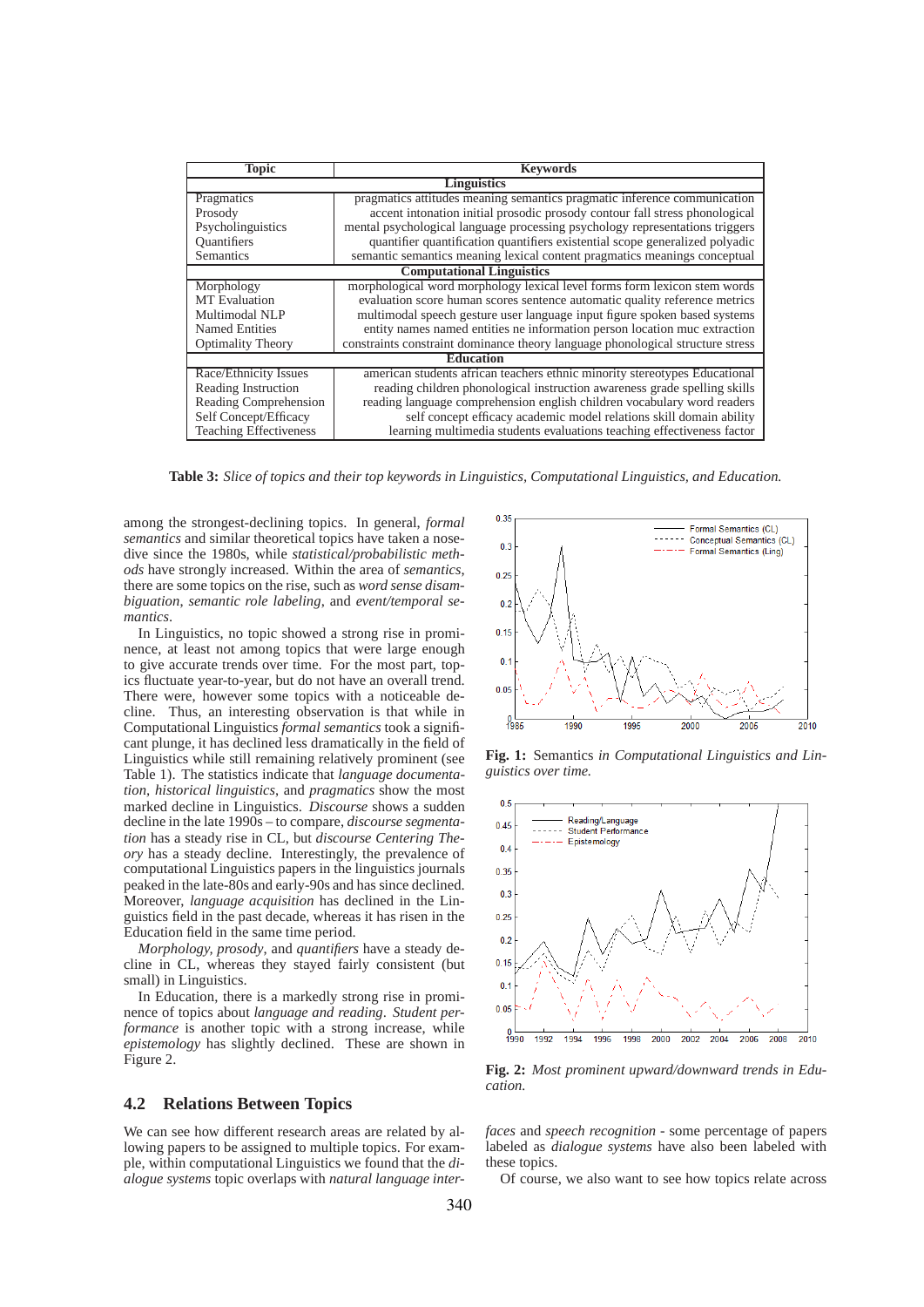fields. Since we only modeled topics within each distinct field, we must determine which topics of different fields are similar. Thus, we create a topic meta-document for each topic by concatenating the words of every document within the class. We can then represent each topic as a vector of words from these documents (again weighted by their tf-idf value) and compute the similarity of these topic vectors by their cosine.

Figure 3 highlights the interdisciplinary nature of these fields. The links in the diagram show a sample of the highest-scoring similarity matches, where line thickness indicates increasing similarity value.



**Fig. 3:** *Similarity of topics across fields.*



**Fig. 4:** *Similarity of topics across the speech and phonology fields.*

## **4.3 Language Trends**

The most prominent languages (after English) within computational Linguistics are Japanese, German, French, Chinese, and Spanish. Within each language, we can look at the distribution of topics – although they were not strikingly different for the most part, there were some differences. The most prominent topic for Chinese, for example, is *word segmentation*, which did not receive the same attention in the other languages.

The Education field differs slightly in that its most prominent languages are Chinese, Spanish, German, and Korean in this order. Chinese and German have a pretty general topic distribution, while Spanish- and Koreanrelated papers are predominately about *bilingualism* and *language learning*. Japanese, German, Spanish, and French were found as the most prominent within Linguistics.

In Computational Linguistics, English and Japanese have remained consistently prominent throughout the years. Chinese and Arabic show strong increases, while Russian and Italian have a slight downward trend. French, German, and Spanish all rose through the late 80s and 90s and have since slightly declined.

Chinese and Spanish are on the rise in Education and Linguistics seems to be taking an increasing interest in Japanese.



**Fig. 5:** *Comparison of less-spoken languages in Computational Linguistics and Linguistics.*



**Fig. 6:** *Comparison of less-spoken languages in Computational Linguistics and Education.*

It is also important to look at less-spoken but still prominent languages (Figures 5 and 6). There are some differences in the languages being discussed in Computational Linguistics compared to Linguistics and Education. For